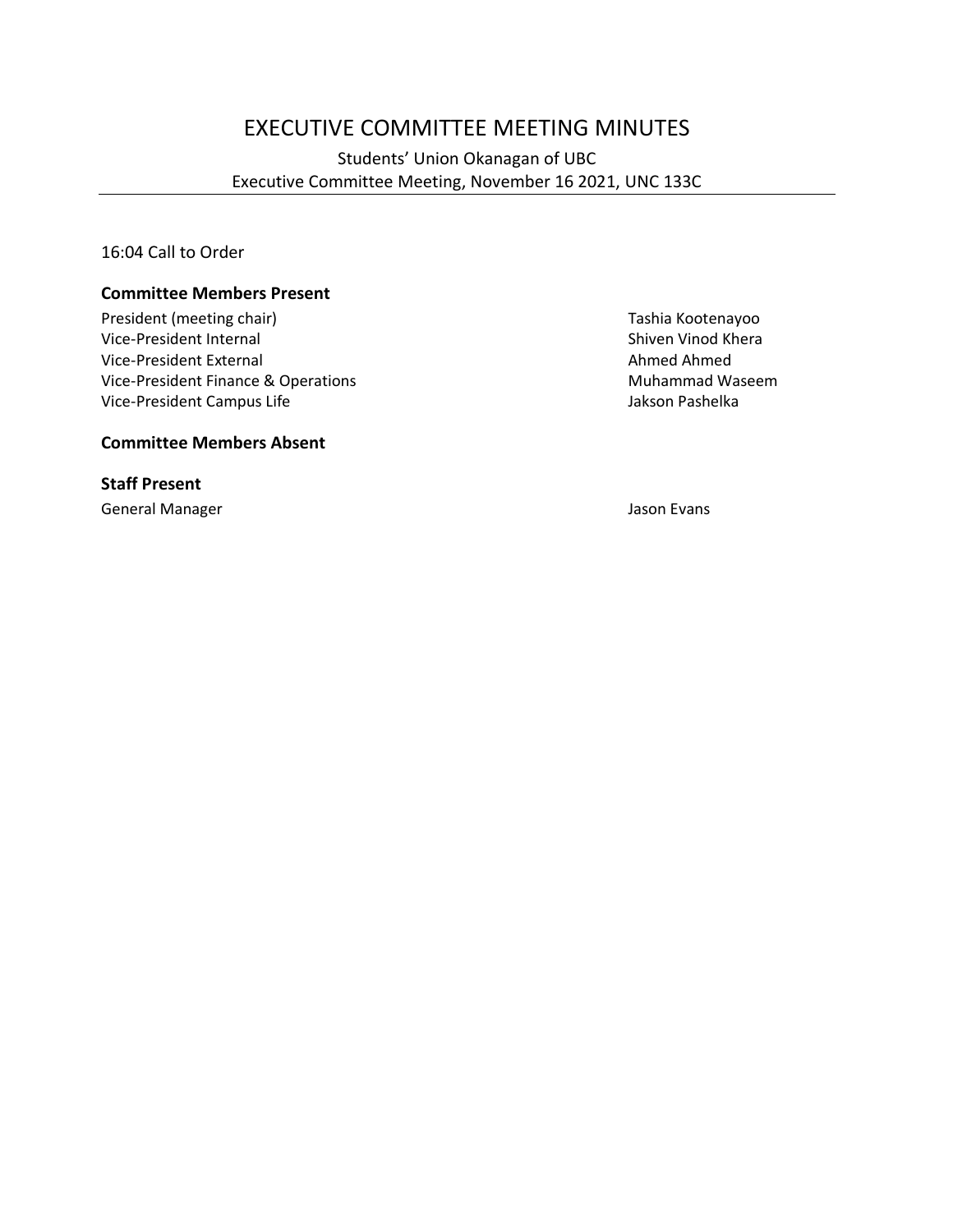## **1.** ACKNOWLEDGEMENT OF TERRITORY

*We would like to acknowledge that we are on the traditional, ancestral territory of the Okanagan Nation. We would like to recognize that learning happened in this place long before this institution was established. It's important that we understand that we are very privileged to be living, working, and learning in these territories that are not our own.*

#### **2.** ADOPTION OF AGENDA

Waseem/Ahmed

- **3.** PRESENTATIONS
- **4.** OLD BUSINESS
- **5.** NEW BUSINESS

#### **5.1 Board of Directors Honorarium**

21/11/16.01

Ahmed/Waseem

Be it Resolved that the Board pay be distributed as below for October:

| <b>NAME</b>         | PERCENTAGE |
|---------------------|------------|
| Cade Desjarlais.    | 100%       |
| Sam Diab            | 100%       |
| Kirthana Ganesh     | 100%       |
| <b>Grace Halpin</b> | 100%       |
| Josie Leung         | 100%       |
| Lindsay McGrail     | 100%       |
| Laavanya Prakash    | 100%       |
| Kai Rogers          | 100%       |
| Jaanvi Shah         | 100%       |
| Serena Slonowski    | 100%       |
| Priscilla Uribe     | 100%       |
| Leoul Woldemariam   | 100%       |

Carried

#### **6.** INFORMATION ITEMS

## **6.1 Annual General Meeting update**

Kootenayoo provided an update to the committee on the AGM such as the confirmation of the agenda. She presented the executive report from 2020-2021 to explain the way the 2021 AGM presentation will look like.